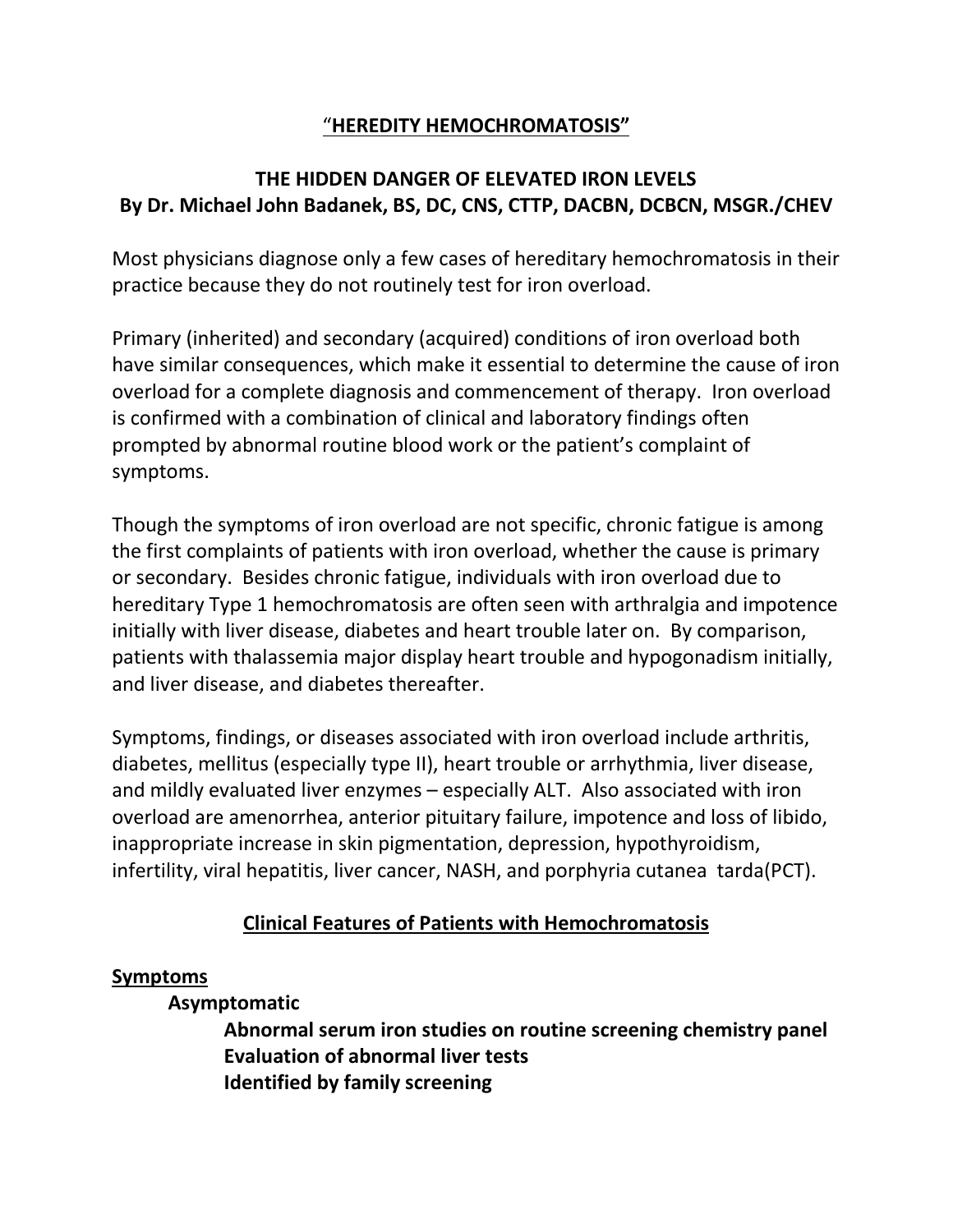Identified by population screening

## **Non-specific, systemic symptoms**

**Weakness, fatigue, lethargy, apathy, weight loss**

## **Specific Organ-related Symptoms**

**Abdominal pain secondary to hepatomegaly Arthralglas Diabetes Amenorrhea Loss of Libido, Impotence Congestive heart failure, arrhythmias**

#### **Signs**

**Asymptomatic Hepatomegaly Symptomatic Liver Hepatomegaly Cutaneous stigmata of chronic liver disease Splenomegaly Portal hypertension (ascites, encephalopathy)**

## **Joints**

**Arthritis Joint swelling**

## **Heart**

**Dilated cardiomyopathy**

**Congestive heart failure**

## **Skin**

**Increased pigmentation**

## **Endocrine**

**Testicular atrophy Hypogonadism**

## **Hypothyroidism**

In conditions where iron overload and anemia occur simultaneously, as in thalassemis major, or for individuals who are transfusion dependent, life expectancy is generally shortened. Iron-induced cardiac disease remains the main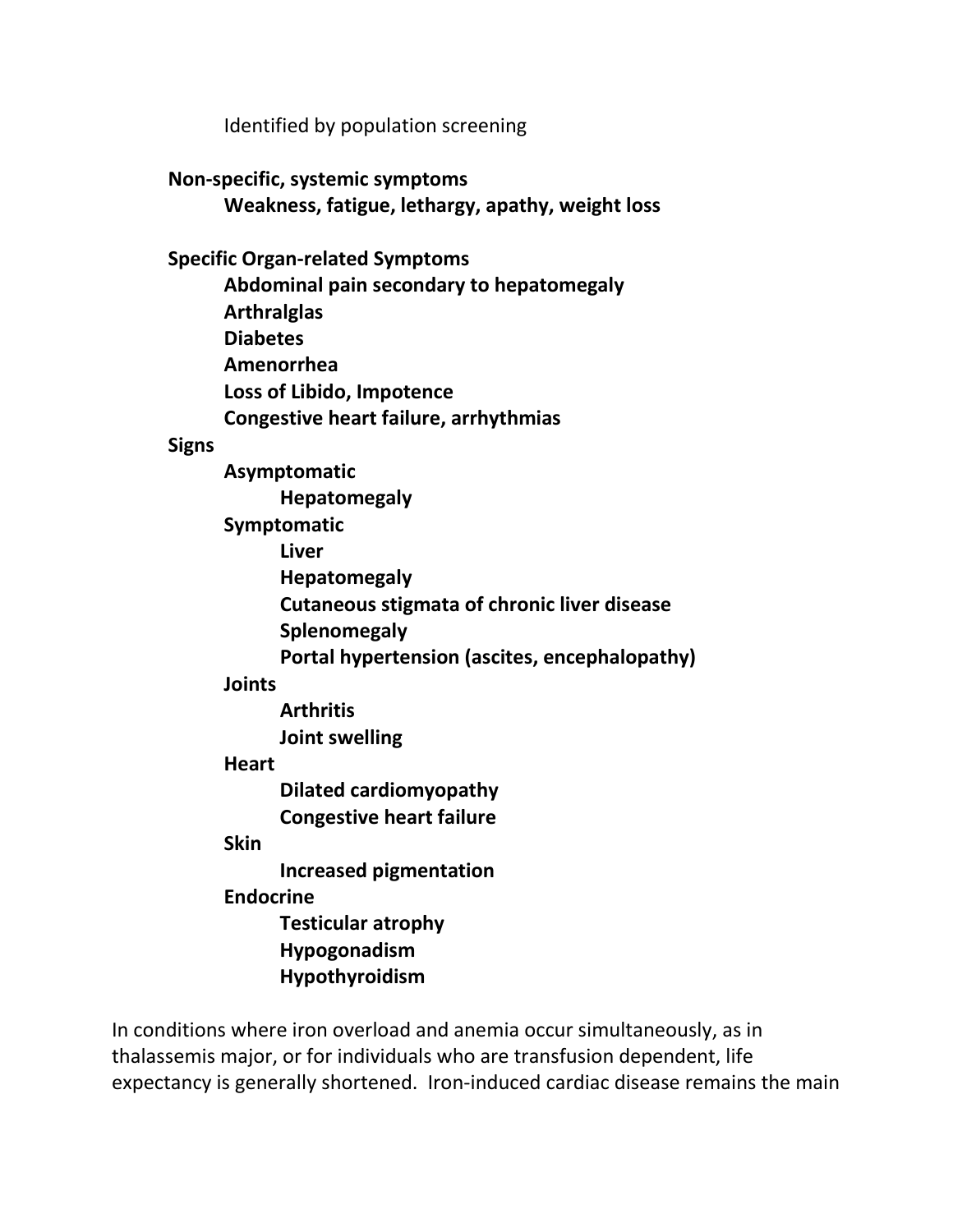cause of death in patients with thalassemia major, despite conventional chelation therapy.

Most patients with classic type I hereditary hemochromatosis that are diagnosed prior to severe organ disease such as diabetes mellitus or cirrhosis will have a normal life expectancy.

Elevated serum iron can be an indicator that iron overload is present, but serum iron alone is not a reliable way to determine excessive tissue iron. Serum iron is influenced by many factors, such as time of day, and for this reason must be done while fasting for accuracy. Fasting does not affect serum ferritin, but ferritin is an acute-phase reactant and can be elevated if inflammation is present. Inflammation can occur as a result of taking certain medications, such as hormone replacement therapy, and in the presence of chronic disease and infection.

Both the fasting transferrin iron saturation percentage and serum ferritin will be elevated in persons with classic hemochromatosis (type 1) if tissue iron is excessive. However, in about 30-50- percent of patients with acute viral hepatitis and alcoholic liver disease, both serum ferritin and transferrin iron saturation percentage can be elevated.

Individuals with non alcoholic fatty liver disease (NAFLD), also called non-alcoholic steatohepatitis (NASH) can have an elevated serum ferritin with a normal or only slightly elevated transferrin iron saturation percentage. Along with iron overload, NASH patients will exhibit hyperinsulenemia induced by insulin resistance, two factors significantly associated with NAFLD in obese patients.

High serum ferritin can occur in the absence of elevated iron or of inflammation. For example, patients who have hyperferritinemia-cataract syndrome are not iron loaded and should not be phlebotomized. Hyperferritinemia-cataract syndrome is an inherited condition of early onset cataracts. Though the serum ferritin is elevated, it is not due to tissue iron overload but some defect resulting in overproduction of ferritin. Many times these patients are inappropriately bled, with unpleasant results. Patients are usually young, male, have elevated serum ferritin, but normal serum iron and complain of eye pain when subjected to bright lights. An ophthalmologist can confirm diagnosis.